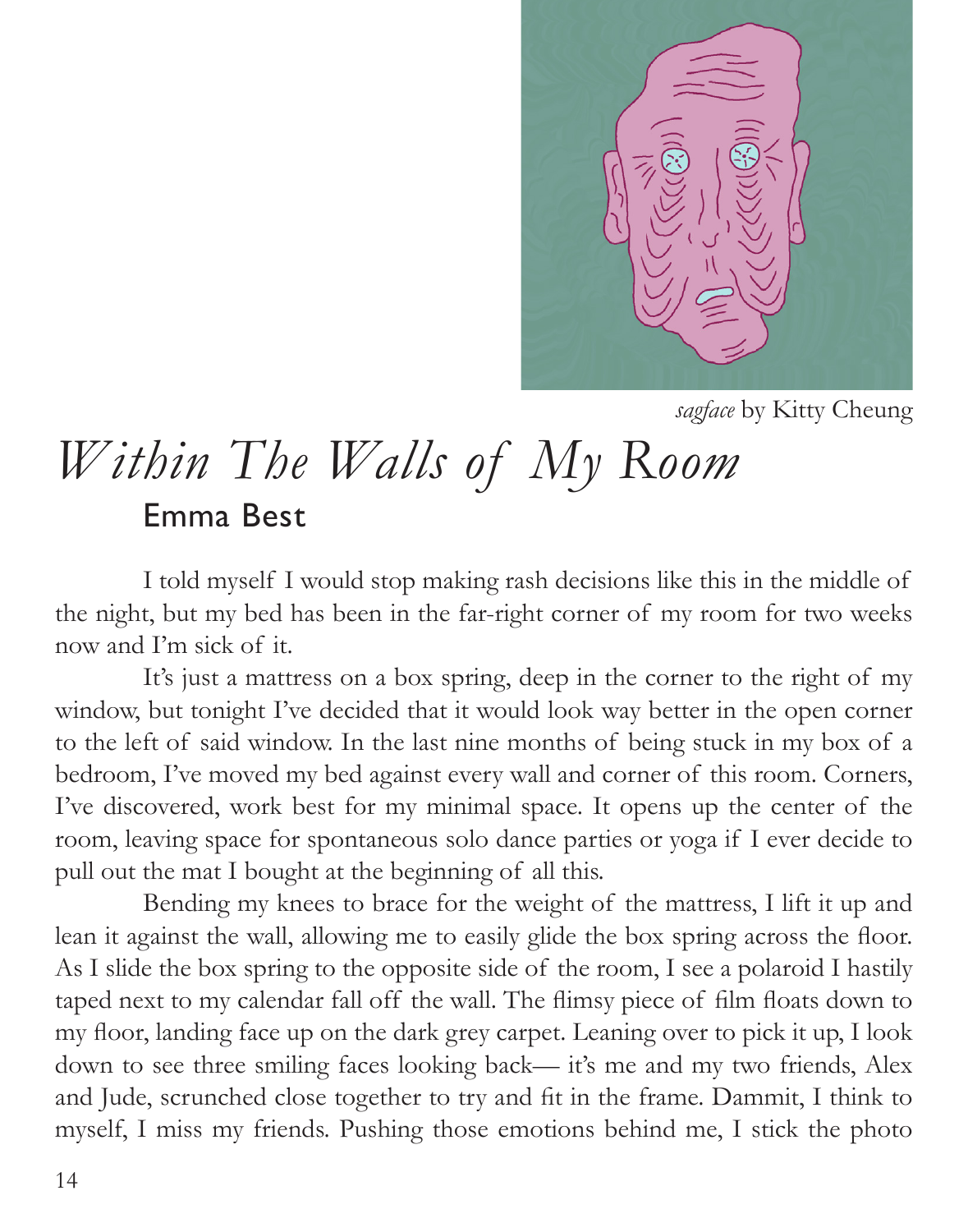back in its previous spot on the wall fitting snuggly between my calendar that I haven't changed in three months and the crease of the corner.

Despite the snow falling outside my window, I break a sweat moving the mattress across the room, plopping it onto the box spring. Stripping myself of my sweatshirt to escape the sticky heat, I'm left in just my undershirt and sweatpants. I grab my comforter and pillows from their temporary place on my floor, tossing them hastily onto the bed. My brain is flooded with the countless other tasks that I should be doing. I have a research paper due in two days. An unanswered message from my aunt on Facebook messenger. I don't know the last time I washed my sheets or the sweatpants I'm wearing right now. But, as my eyes glaze over the bright red 2:32 am on my alarm clock, I know that the only task I might successfully accomplish right now is sleep.

Closing my bedroom door behind me, I sneak out into the dark hallway. Tip toeing across the squeaky hardwood as to not wake up my parents two doors down. I slip into the white tiled bathroom, closing the door behind me and flicking on the light. I come face to face with myself in the mirror, dark bags below my eyes, my once chin length hair now grazing my shoulders. I

run the tap water warm, splash my face with it, and then scrub my skin dry with a towel. Grabbing my toothbrush from the counter to brush my teeth, spitting the minty backwash into the sink. After having a staring contest with the version of myself in the mirror, I creep back into the hallway.

I hear my name being called through the darkness.

"Leah," it's my mom, house coat wrapped around her, sleeping mask pulled to her forehead. "Why are you still up? It's nearly three o'clock in the morning."

"Why are you up?" I respond.

"Because I was awoken by whatever ruckus you were making in your bedroom. What are you even doing in there?"

"I moved my bed again," I reply sheepishly. She had told me before to stop doing that.

"I told you to stop doing that, Leah."

"I know you did, but I got bored again."

"Don't you have a paper due tomorrow?" she asks.

"Oh," I realize, "I guess it is due tomorrow."

She looks back at me, the same look in her eyes as the last time I left a school assignment to the last minute.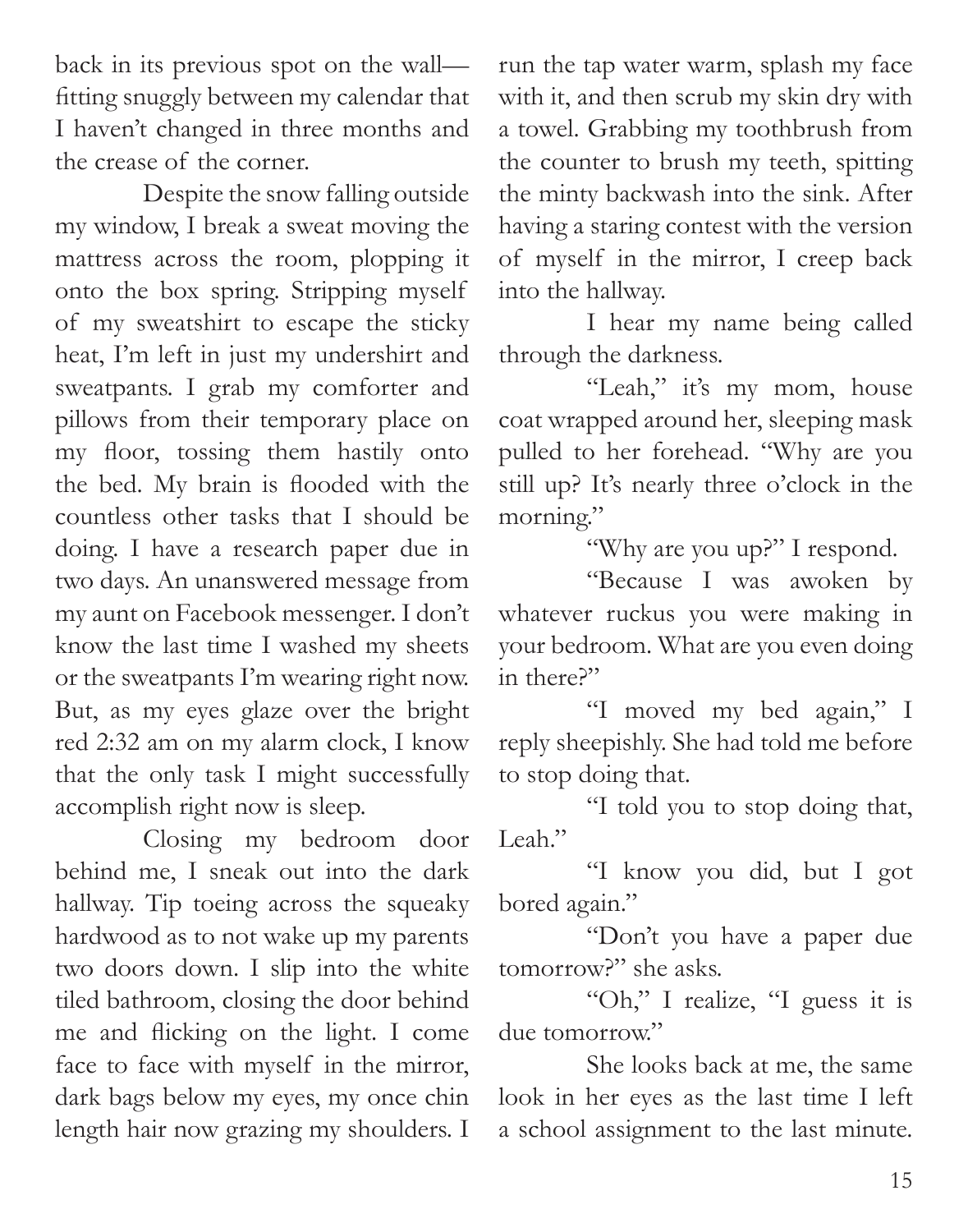Disappointment, confusion, weariness.

"Well," I decide to end this conversation. "I'd better get to bed, it's nearly three o'clock in the morning. I'll probably try to wake up early, work on that paper."

"Goodnight, Leah," my mom turns to go back into her and my dad's room. "Try to not do any more spontaneous interior decorating tonight."

I say I'll try but she doesn't hear my response. The bedroom door is already shut in her place.

before I flop onto my bed. Once I'm back in my room, I go to hit the light switch, my eyes catching the same polaroid from earlier on the floor again. I pick it up, Alex, Jude, and I smiling brightly. I do what I should've done earlier, grabbing a fresh strip of tape from my desk drawer, peeling off the old one and tossing it into the trash. I go to stick the photo where it was before – between my calendar and the corner of my room – but when I go to do so there's no space. The edge of my calendar now sits right against the crease of my wall, leaving no room for a picture to be there before or now. Weird, I think to myself, I could've sworn that's where I stuck it. But I choose to blame this moment of confusion on my sleep deprivation, sticking the picture above my calendar and flicking off the light

Now beneath my covers, I shut my eyes and beg sleep to come to me. Burrowing my face deeper and deeper into my pillow, I try to dig towards a place of quiet seclusion. Each time I think I've reached it my body awakens me. The muscles in my legs tighten, bracing for the impact of the fall I'm never landing. I hear a thud! in the far corner of my room. Sitting up in my bed, I adjust my eyes to try and see what caused it. That same polaroid has fallen off the wall, this time taking the calendar down with it. Grunting with frustration, I pull back my comforter and walk over to the fallen items. Crouching down to pick them up, the thumb tack I once used to put up the calendar lost somewhere in the darkness of the corner. When I stand up, I hear another thud! behind me, looking over my shoulder to see a stack of books I had once placed on my desk now tumbling to the floor. Okay, I think to myself, that's odd. Now carrying the polaroid and calendar, I walk to the desk, leaning down to pick up each book and place them back on the wooden surface. I glance at my clock, 3:13 am, and hope that these noises weren't loud enough to wake my mom again.

When the sound of her opening the door and calling my name never comes, I return to my bed once again. But as I reach desperately towards sleep, another sound erupts from the